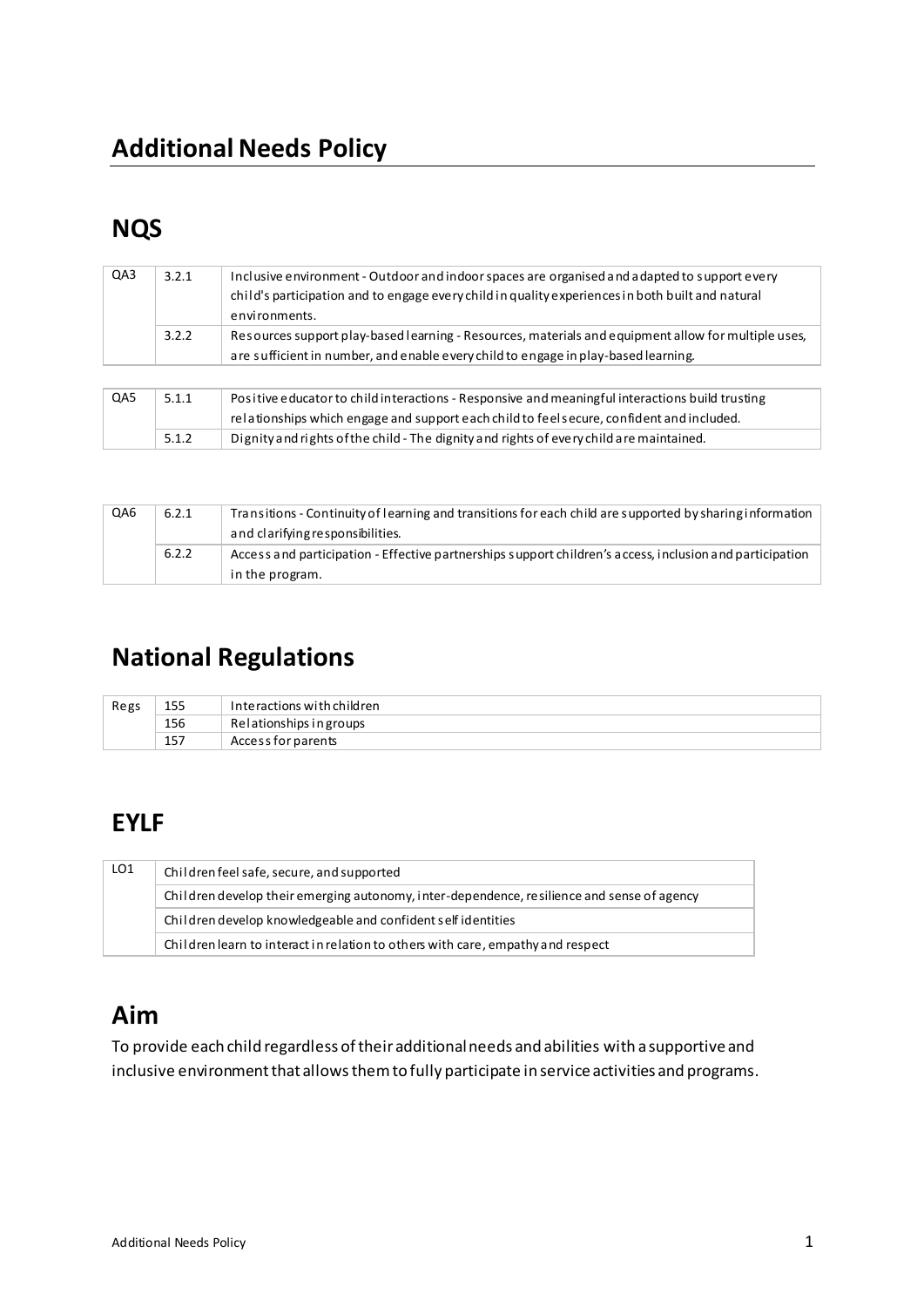## **Related Policies**

Child Protection Policy Continuity of Education and Care Policy Enrolment Policy Orientation for Children Policy Relationships with Children Policy Health, Hygiene and Safe Food Policy HIV AIDS Policy Immunisation and Disease Prevention Policy Infectious Diseases Policy Medical Conditions Policy

### **Implementation**

**Our service positively responds to and welcomes children with additional needs. This includes children who:** 

- are Aboriginals or Torres Strait Islanders
- are recent arrivals in Australia
- have a culturally and linguistically diverse background
- are experiencing difficult family circumstances or stress
- are at risk of abuse or neglect
- are experiencing language and communication difficulties
- have a diagnosed disability—physical, sensory, intellectual or autism spectrum disorder
- have a medical or health condition
- demonstrate challenging behaviours and behavioural or psychological disorders
- have developmental delays
- have learning difficulties
- are gifted or have special talents
- have other extra support needs

We understand that additional needs have different causes and require different responses. Any child may have additional needs, and these may be temporary or for a lifetime.

#### **Learning Environments**

Indoor and outdoor environments and equipment will be designed or adapted (to the extent reasonably practical given service financial constraints) to ensure access and participation by every child, including those with additional needs. For example:

- learning materials, resources and equipment (eg books, games, music, role plays, drama) will reflect the positive inclusion of children with additional needs in the local and broader community
- the environment may be adapted to meet the needs of children with sensory sensitivities to pressure, texture, smell, noise or colour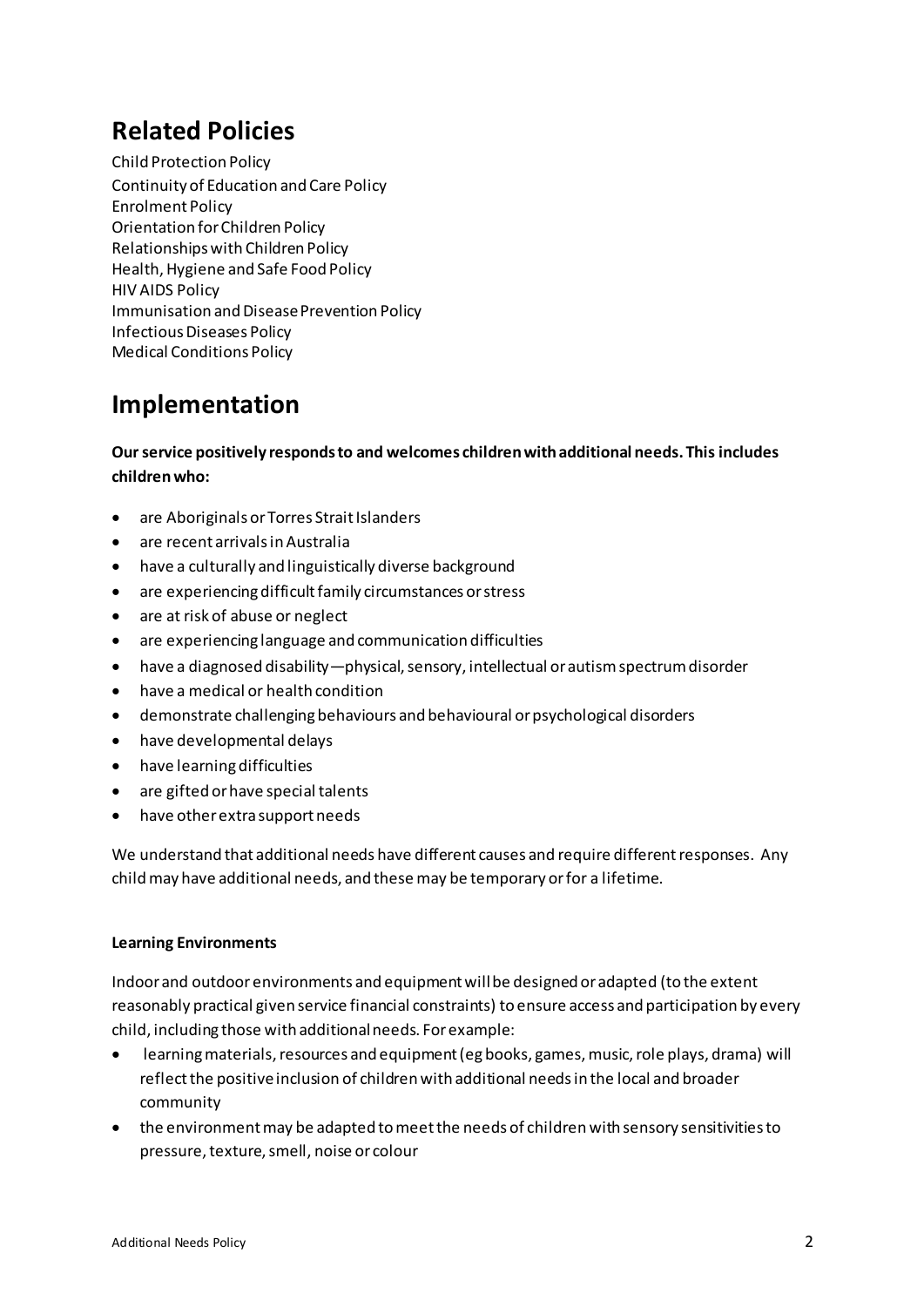#### **Promoting Each Child's Ability**

Educators understand their role is to support each and every child to reach their full potential. Some of the ways educators do this include:

- using the enrolment form to gather information about children with additional needs and encouraging families to update this information throughout the year
- developing a written individual support plan where appropriate in consultation with families
- encouraging each child to feel a sense of belonging at the service through positive interactions which help each child feel safe and secure and provide the foundation for rich and meaningful learning
- modelling respect for diversity in the community and helping children understand how a diverse population (eg physical, racial, religious and cultural) strengthens our communities
- providing accurate and appropriate information about the additional needs of others
- assisting all children to develop autonomy, independence, competency, confidence and pride
- presenting children with a wide range of resources that breakdown stereotypes and, for  $\bullet$ example, show men and women in non-traditional male/female roles within the home and the workplace, and disabled people engaged in work and community activities
- encouraging children to develop friendships with each other based on mutual trust and respect
- promoting awareness of cross-cultural and non-discriminatory practices in our curriculum
- developing a curriculum which is based on each child's interests, abilities, culture, experiences and ideas
- encouraging all families, including those from migrant and/or non-English speaking backgrounds, to contribute their knowledge and culture to the curriculum
- promoting fairness and equity to all children, and immediately taking action to address any inappropriate/unfair behaviour or exchanges between children
- meeting the verbal and non-verbal communication needs of each child, for example, by using relevant cues, sign language, key words in child's home language and visual displays.
- working with local schools to help each child transition. This may include sharing information about the additional needs of children where families consent
- attending regular professional development on inclusive practices and educating and caring for children with additional needs

#### **Professional Support Services for Children**

A child's best interests are met when educators work in partnerships with external support services/professionals. This will, for example, promote continuity of learning for each child. Educators and the Nominated Supervisor will support families in accessing appropriate support services or professionals where relevant, and will work in partnership with those services and/or professionals and families to ensure that learning environments and the curriculum meet each child's needs.

They will hold regular meetings with families and external services/professionals where relevant to evaluate documented plans and strategies prepared in consultation with families or provided by services/professionals.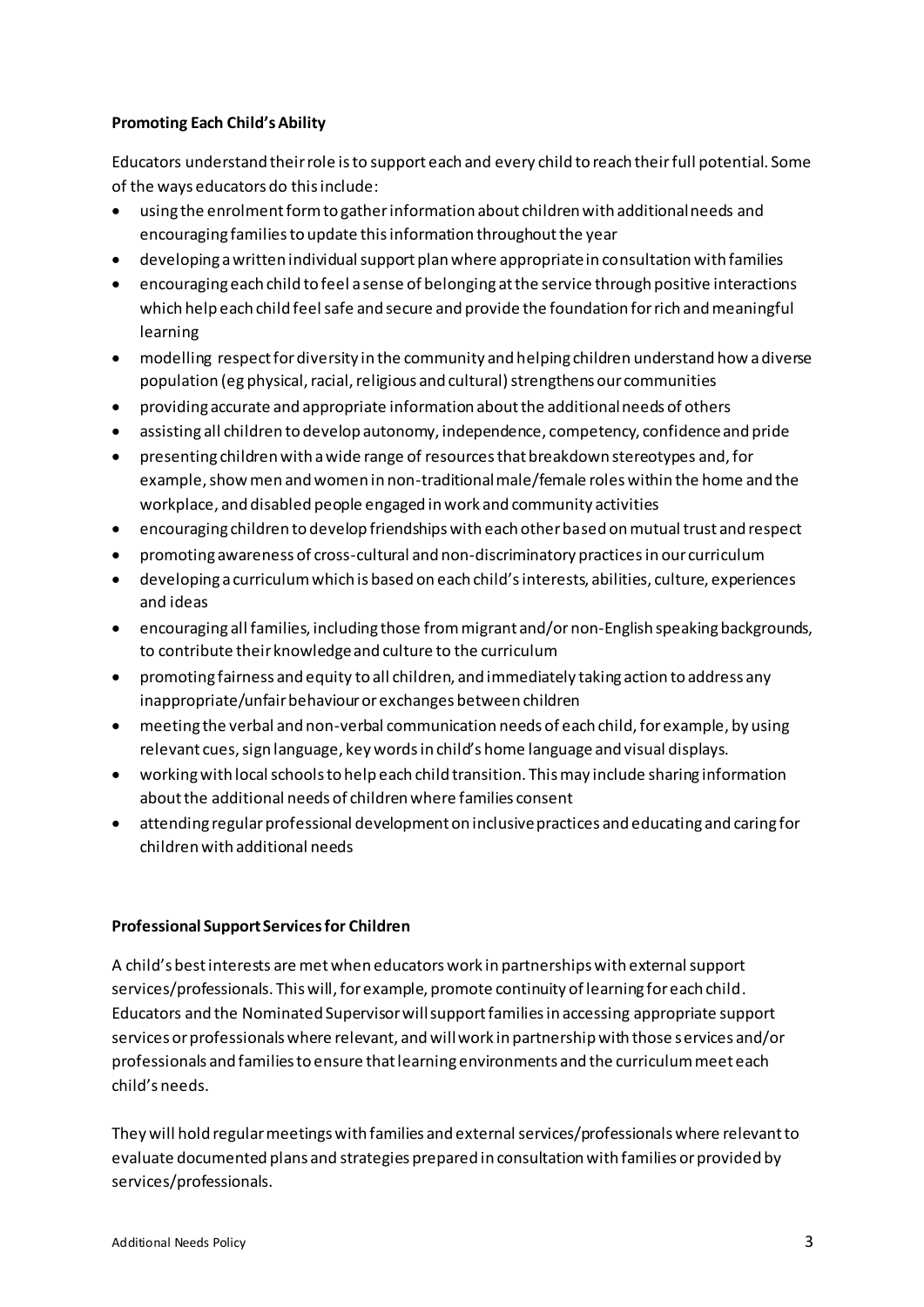In cases where families do not include educators in the child's external support arrangements, families are encouraged to pass on relevant information, and to share any service support plans with the child's medical practitioners and/or support services and professionals.

#### **Partnerships with parents**

It is also expected that parents will work in partnership with educators to ensure any child with a diagnosed or undiagnosed additional need receives the best possible support to achieve their potential and does not adversely affect the learning environment for other children at the service eg due to behaviour issues. This may involve accessing external professional health and support services.

Where parents do not wish to consult these professionals or work with educators in implementing measures which support their child, the Nominated Supervisor may suspend or terminate the child's enrolment.

#### **Federal Government Inclusion Support Program (ISP)**

Educators or the Nominated Supervisor will contact the State/Territory Inclusion Agency where appropriate for help with building our capacity and capability to provide and embed inclusive practice and address barriers to inclusion. Support may include:

- help to develop and/or review a tailored Strategic Inclusion Plan
- practical advice and strategies, including solutions to address particular barriers  $\bullet$
- help to access the Specialist Equipment Library
- reviewing and endorsing applications to the Inclusion Development Fund to deal with a barrier the Inclusion Agency can't address

Funding categories include:

1. Subsidy for an Additional Educator

Per hour funding to centre based services to subsidise the employment of an Additional Educator where service may have children with ongoing high support needs (refer 'Guide to Social Security Law, 1.1.R.90 Recognised disability CA (child)' ) on the Department of Social Services' website. The extra educator works with other educators to meet all children's needs

2. Subsidy for Immediate/Time-Limited Support

Enables centre based services to immediately engage an Additional Educator for a limited time, while an alternative and more stable solution is being determined.

3. IDF-Innovative Solutions

Assists eligible services to fund innovative and flexible solutions to inclusion eg funding for:

- translating and interpreting services and/or bilingual workers to engage with parents and/or settle a child from a CALD background
- funding to purchase services from cultural experts eg Indigenous community elders, bicultural support workers